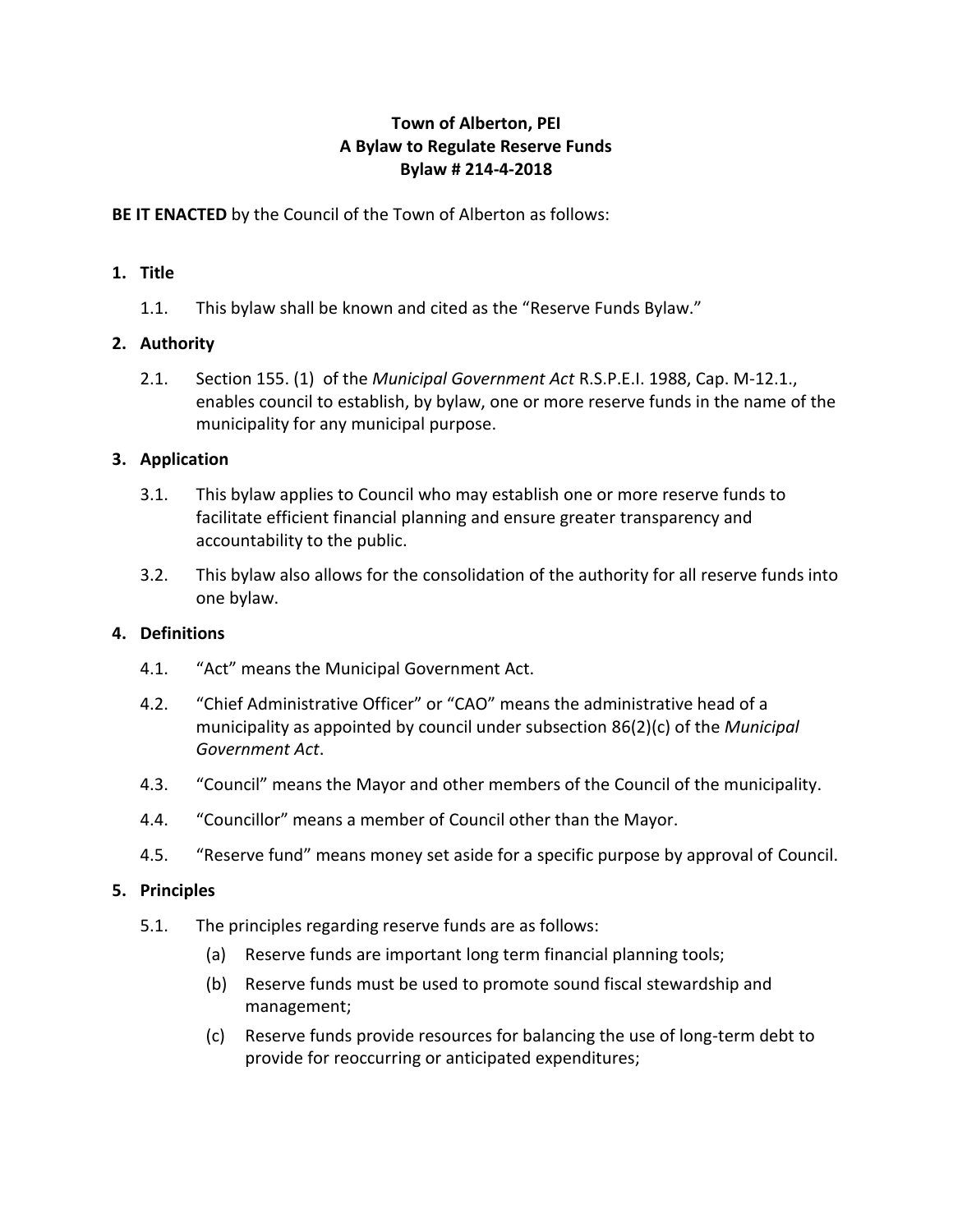- (d) Reserve funds are intended to maintain a prudent level of financial resources to protect against the need to reduce service levels or raise taxes and fees due to temporary revenue shortfalls or unpredicted one-time expenditures;
- (e) Money set aside in reserve funds must only be approved by Council for the purposes identified in this bylaw and as authorized by the Reserve Fund Policy that governs each reserve fund adopted by Council;
- (f) The Chief Administrative Officer (CAO) will administer and monitor all transactions involving reserve funds.

## **6. Criteria and Conditions for Reserve Fund Contributions, Transfers, Withdrawals**

- 6.1. The reserve funds listed in Column I of Schedule A of this bylaw are hereby established and money shall be deposited into them as allocated by the Council for the purpose(s) described in each "Reserve Fund Policy" established by Council.
- 6.2. Any interest derived from a reserve fund is reported as revenue fund earnings and shall be considered part of the fund.
- 6.3. All withdrawals from the reserve fund must be approved by a resolution of Council.
- 6.4. All contributions and/or withdrawals from each reserve fund must be approved by Council either generally as part of the annual budget approval process or specifically by resolution at a duly constituted meeting of the Council. Council is required to approve all transactions related to reserve funds in accordance with the reserve fund policies established by Council.

### **7. Closure of Reserve Funds**

- 7.1. A reserve fund may not be closed, and any remaining money may not be withdrawn, until such time as Council determines the following:
	- (a) That the purpose for which the reserve fund was established has been achieved;
	- (b) That the reserve fund is no longer required to achieve the long term financial planning goals of Council; or
	- (c) That the money set aside in a reserve fund would be better used for an alternate purpose
- 7.2. If Council determines that a reserve fund is to be closed, Council must, by resolution, close the reserve fund and must amend Schedule "A" of this Reserve Fund Bylaw to reflect the closure date of the reserve fund. Any closure of a reserve fund must be documented in column 2 of Schedule "A". Schedule "A" is considered to be part of this Bylaw and may only be altered by amendment of this Reserve Fund Bylaw.

### **8. Reporting**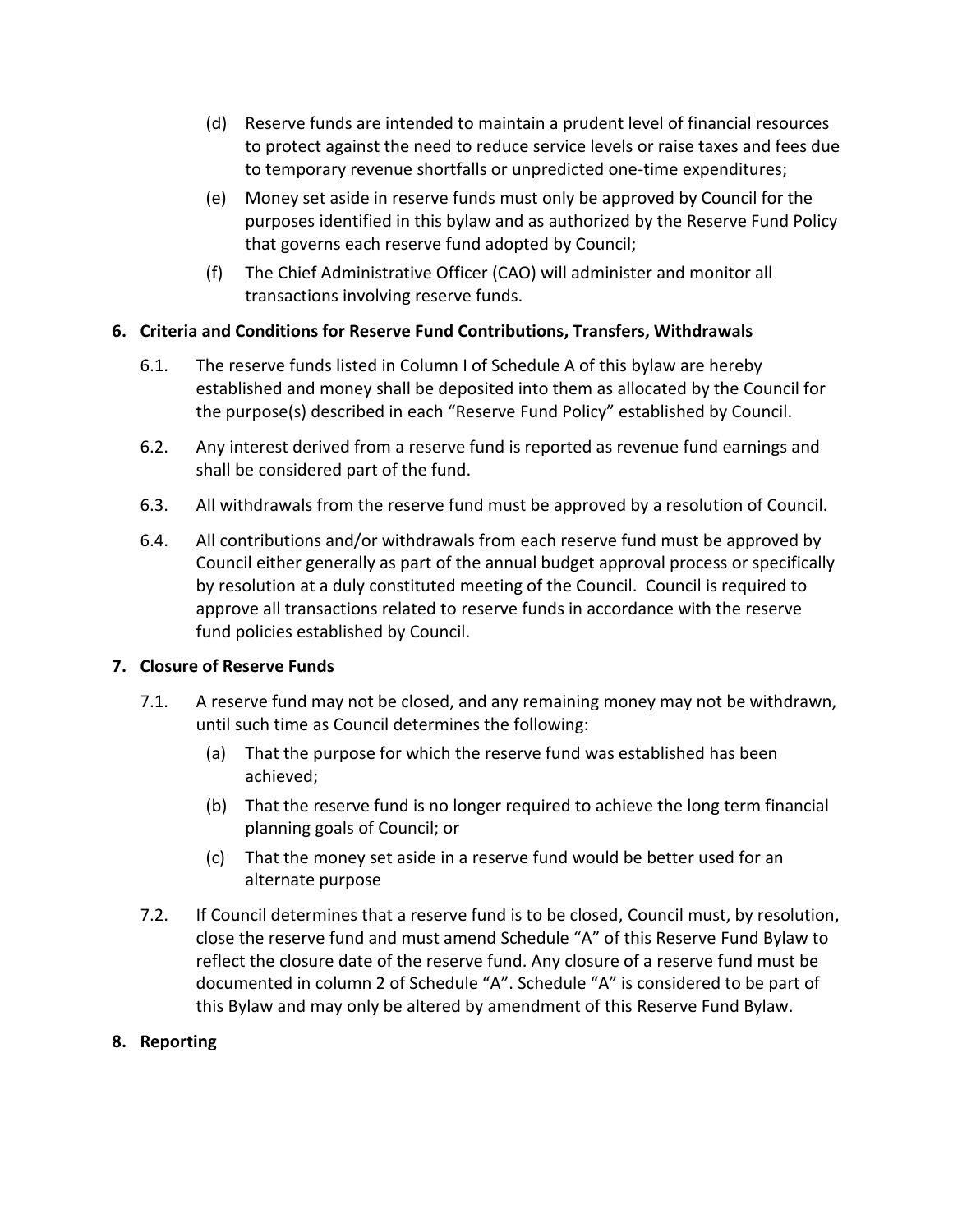8.1. Reserve fund balances, projected contributions, and planned expenditure or withdrawals must be presented with the annual budget and in the year-end financial statements.

#### **9. Effective Date**

- 9.1. Effective Date shall be on the date of approval and adoption below.
- 9.2. This Reserve Funds Bylaw, Bylaw# 214-4-2018, shall be effective on the date of approval and adoption below.

#### **First Reading:**

This Reserve Funds Bylaw, Bylaw# 214-4-2018, was read a first time at the Council meeting held on the 8<sup>th</sup> day of January, 2018.

This Reserve Funds Bylaw, Bylaw# 214-4-2018, was approved by a majority of Council members present at the Council meeting held on the 8<sup>th</sup> day of January, 2018.

### **Second Reading:**

This Reserve Funds Bylaw, Bylaw# 214-4-2018, was read a second time at the Council meeting held on the  $12<sup>th</sup>$  day of February, 2018.

This Reserve Funds Bylaw, Bylaw# 214-4-2018, was approved by a majority of Council members present at the Council meeting held on the 12<sup>th</sup> day of February, 2018.

## **Approval and Adoption by Council:**

This Reserve Funds Bylaw, Bylaw# 214-4-2018, was adopted by a majority of Council members present at the Council meeting held on the  $12<sup>th</sup>$  day of February, 2018

\_\_\_\_\_\_\_\_\_\_\_\_\_\_\_\_\_\_\_\_\_\_\_\_\_\_\_\_ \_\_\_\_\_\_\_\_\_\_\_\_\_\_\_\_\_\_\_\_\_\_\_\_\_\_\_\_\_\_\_\_

### **10. Signatures**

**Mayor** (signature sealed) **Chief Administrative Officer** (signature sealed)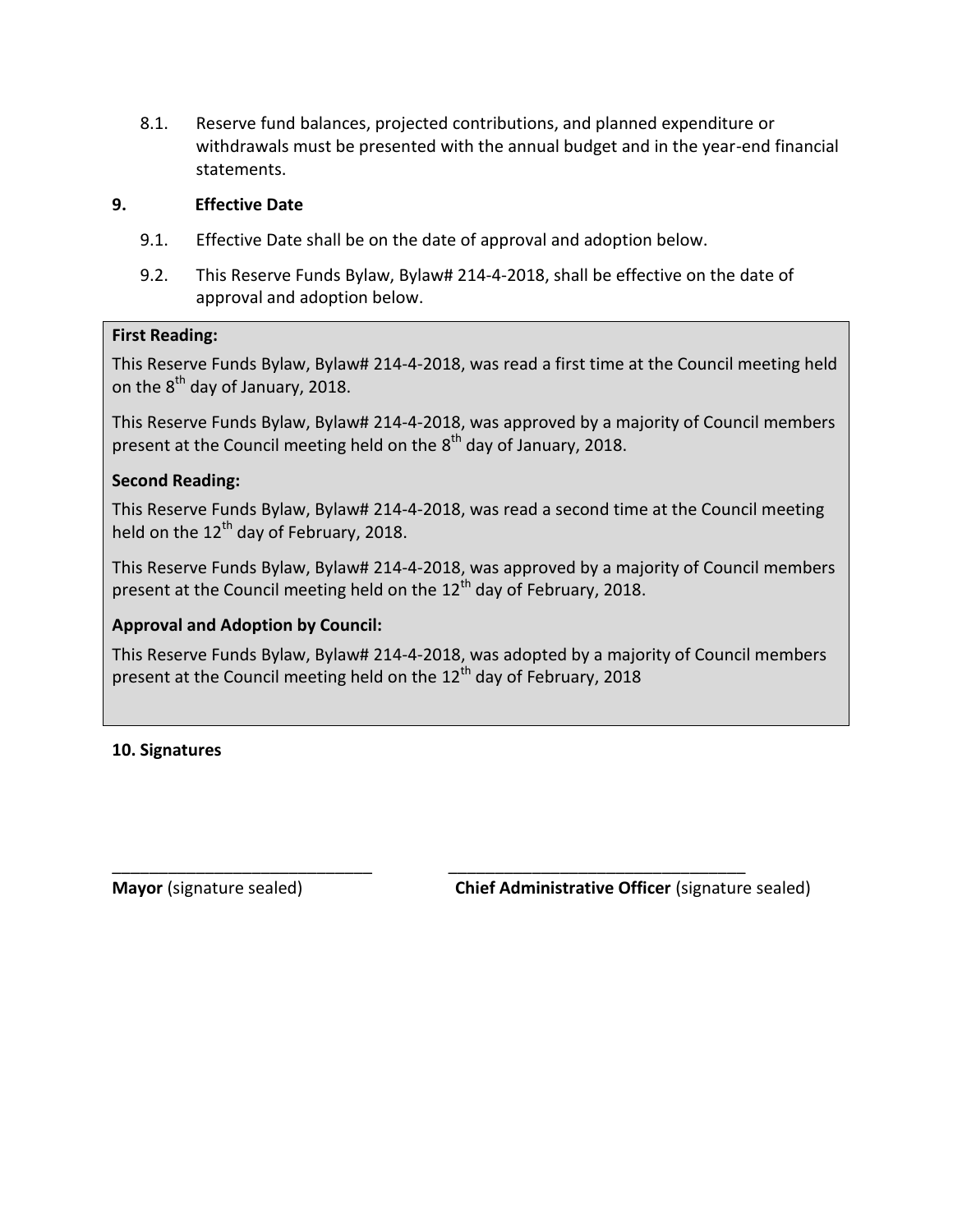## **Schedule A – Reserve Funds**

**Note:** this Schedule forms part of the bylaw and may only be amended in accordance with Part 5 Division 2 of the Act.

| <b>Name</b>               | Year               | <b>Purpose</b>                           | <b>Date of Fund Closure</b> |
|---------------------------|--------------------|------------------------------------------|-----------------------------|
|                           | <b>Established</b> |                                          |                             |
| <b>Capital Reserve</b>    | 2018               | To provide for expenditures associated   |                             |
|                           |                    | with major construction, maintenance     |                             |
|                           |                    | or improvement of a municipal asset      |                             |
| Capital                   | 2018               | To provide for expenditures associated   |                             |
| Infrastructure            |                    | with the rehabilitation or replacement   |                             |
| Reinvestment              |                    | of existing capital infrastructure       |                             |
| <b>Insurance</b>          | 2018               | To provide for costs incurred for        |                             |
|                           |                    | insurance coverage and payment of        |                             |
|                           |                    | claims                                   |                             |
|                           |                    |                                          |                             |
| <b>Library Expansion</b>  | 2018               | To provide for expenditures related to   |                             |
|                           |                    | library expansion, enhancement or        |                             |
|                           |                    | improvement                              |                             |
| <b>IRAC and Legal</b>     | 2018               | To provide for the cost of legal or      |                             |
| <b>Hearings</b>           |                    | administrative costs associated with     |                             |
|                           |                    | participation in IRAC hearings or other  |                             |
|                           |                    | legal matters                            |                             |
| <b>Parkland</b>           | 2018               | To provide for the purchase and          |                             |
| <b>Dedication</b>         |                    | development of parkland in developing    |                             |
|                           |                    | areas and redeveloping areas and/or      |                             |
|                           |                    | supports the upgrading of existing       |                             |
|                           |                    | parks/facilities (neighbourhood or       |                             |
|                           |                    | community) provided the need to          |                             |
|                           |                    | upgrade is due to intensification of the |                             |
|                           |                    | surrounding neighbourhood                |                             |
| <b>Protective</b>         | 2018               | To provide for the replacement of        |                             |
| <b>Services (Fire as</b>  |                    | existing protective services equipment   |                             |
| well as Policing if       |                    |                                          |                             |
| applicable)               |                    |                                          |                             |
| <b>Sick Leave and</b>     | 2018               | To provide financing for the             |                             |
| <b>Vacation Liability</b> |                    | accumulated sick leave benefit           |                             |
|                           |                    | payable to eligible employees upon       |                             |
|                           |                    | retirement, termination or death         |                             |
|                           |                    |                                          |                             |
| Computer/Operat           | 2018               | To provide for the cost of               |                             |
| ing Equipment             |                    | maintenance, repair or replacement of    |                             |